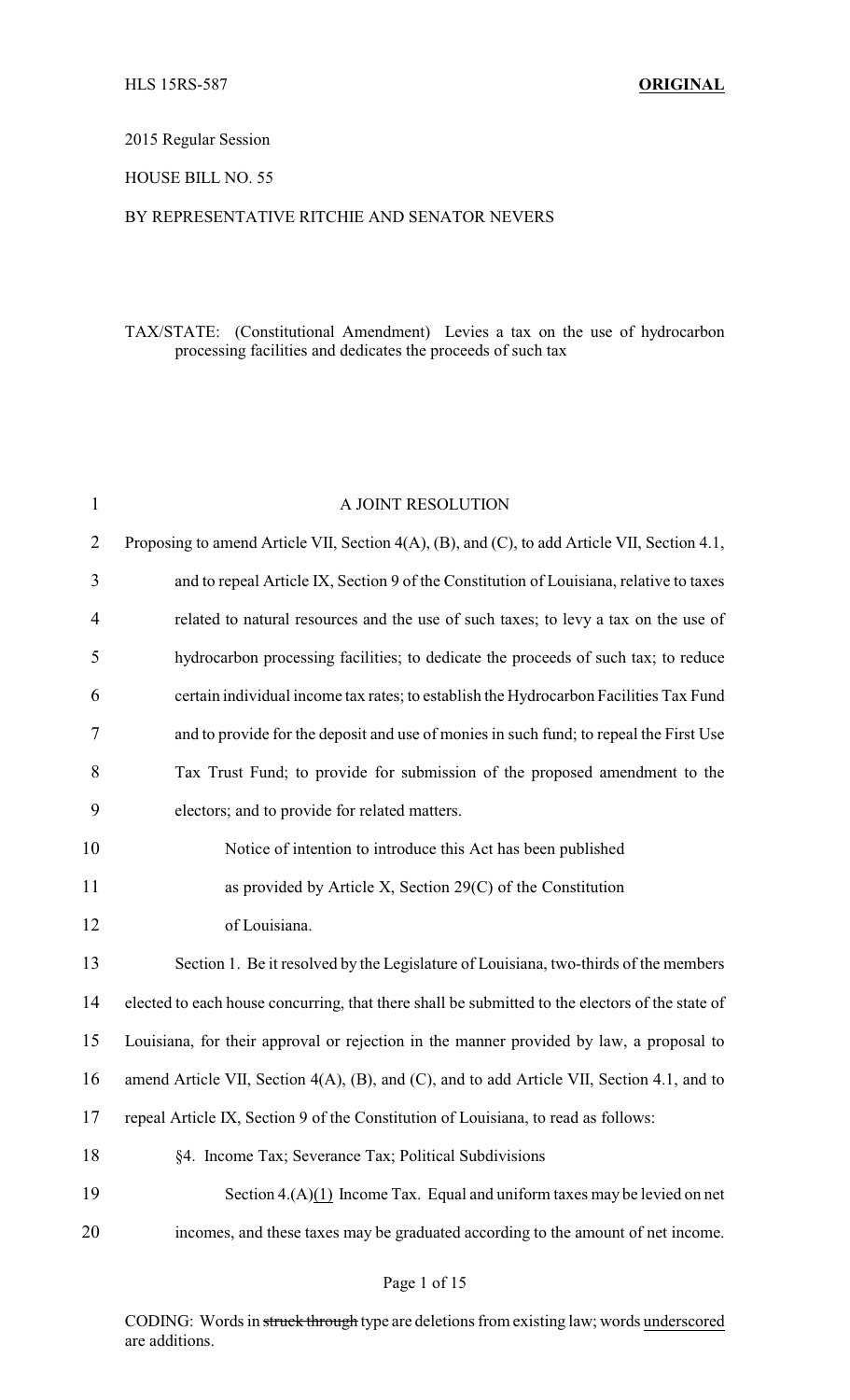| $\mathbf{1}$   | However, the state individual and joint income tax schedule of rates and brackets          |
|----------------|--------------------------------------------------------------------------------------------|
| $\overline{2}$ | shall never exceed the rates and brackets set forth in Title 47 of the Louisiana           |
| 3              | Revised Statutes of 1950 on January 1, 2003.                                               |
| $\overline{4}$ | (2) For all tax years beginning on and after January first of the fiscal year              |
| 5              | after the Treasurer receives written certification from the Public Retirement Systems'     |
| 6              | Actuarial Committee that the retirement systems' unfunded accrued liability has been       |
| 7              | eliminated as required by Article X, Section $29(E)(2)(c)$ of this constitution, the state |
| 8              | individual and joint income tax schedule of rates shall be uniformly, permanently          |
| 9              | reduced to reflect the savings to the state's general fund of both of the following:       |
| 10             | (a) The payment required by Section $4.1(F)(2)(d)$ of this Article of two                  |
| 11             | hundred fifty million dollars each fiscal year from the Hydrocarbon Facilities Tax         |
| 12             | Fund into the general fund as a replacement for revenue lost because of the reduction      |
| 13             | in the tax rates provided for in this Paragraph.                                           |
| 14             | (b) The revenue no longer needed from the state general fund each fiscal year              |
| 15             | to make the annual employer contributions actuarially-required by Article X, Section       |
| 16             | $29(E)(2)(c)$ of this constitution in order to eliminate such liability. The amount of     |
| 17             | such savings upon which the reduction in the tax rates provided for in this Paragraph      |
| 18             | shall be based on the average of the amount of the last ten fiscal years' contributions    |
| 19             | paid from the state general fund.                                                          |
| 20             | (3) Federal income taxes paid shall be allowed as a deductible item in                     |
| 21             | computing state income taxes for the same period.                                          |
| 22             | (B) Severance Tax. Taxes may be levied on natural resources severed from                   |
| 23             | the soil or water, to be paid proportionately by the owners thereof at the time of         |
| 24             | severance. Natural resources may be classified for the purpose of taxation. Such           |
| 25             | taxes may be predicated upon either the quantity or value of the products at the time      |
| 26             | and place of severance. No Except as provided for in Section 4.1 of this Article, no       |
| 27             | further or additional tax or license shall be levied or imposed upon oil, gas, or          |
| 28             | sulphur leases or rights. No additional value shall be added to the assessment of land     |
| 29             | by reason of the presence of oil, gas, or sulphur therein or their production therefrom.   |
|                |                                                                                            |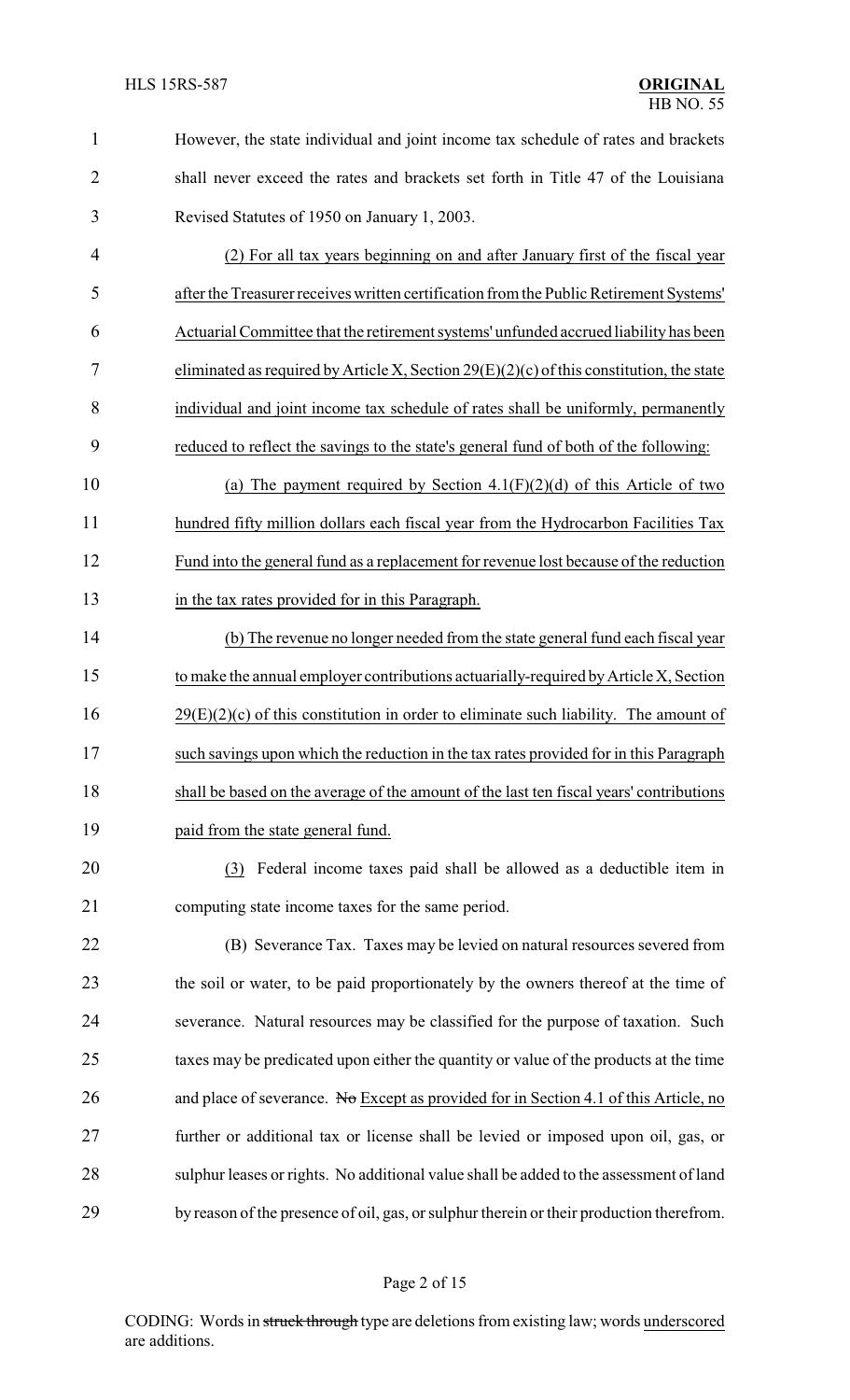| $\mathbf 1$    | However, sulphur in place shall be assessed for ad valorem taxation to the person,      |
|----------------|-----------------------------------------------------------------------------------------|
| $\overline{2}$ | firm, or corporation having the right to mine or produce the same in the parish where   |
| 3              | located, at no more than twice the total assessed value of the physical property        |
| 4              | subject to taxation, excluding the assessed value of sulphur above ground, as is used   |
| 5              | in sulphur operations in such parish. Likewise, the severance tax shall be the only     |
| 6              | tax on timber; however, standing timber shall be liable equally with the land on        |
| 7              | which it stands for ad valorem taxes levied on the land.                                |
| 8              | (C) Political Subdivisions; Prohibitions. A political subdivision of the state          |
| 9              | shall not levy a severance tax, a tax on the use of hydrocarbon processing facilities,  |
| 10             | income tax, inheritance tax, or tax on motor fuel.                                      |
| 11             | *<br>*<br>*                                                                             |
| 12             | Tax on the Use of Hydrocarbon Processing Facilities; Dedication of the<br>§4.1.         |
| 13             | Proceeds of the Tax                                                                     |
| 14             | A. Imposition of tax. (1) In addition to all other taxes and licenses, there is         |
| 15             | hereby levied a tax upon the use of hydrocarbon processing facilities in Louisiana      |
| 16             | by the owners of the hydrocarbons processed therein.                                    |
| 17             | (2) The tax shall become effective on January 1, 2016.                                  |
| 18             | $(3)(a)$ The tax shall be levied at the rate of four percent of the price or value      |
| 19             | of condensate, crude oil, including any natural gas liquids or condensate contained     |
| 20             | therein, and natural gas and natural gas liquids which undergo hydrocarbon              |
| 21             | processing in a hydrocarbon processing facility within this state.                      |
| 22             | (b) A credit against the tax imposed by this Section shall be granted to                |
| 23             | owners who have paid to this state or another state of the United States a tax on the   |
| 24             | severance from the soil or water of hydrocarbons which undergo hydrocarbon              |
| 25             | processing in a hydrocarbon processing facility within this state, if the severance tax |
| 26             | is based upon the value of the hydrocarbons at the time and place of severance.         |
| 27             | In order to encourage national oil and gas production from wells with<br>(4)            |
| 28             | minimal production capabilities, the owners of the following hydrocarbons from the      |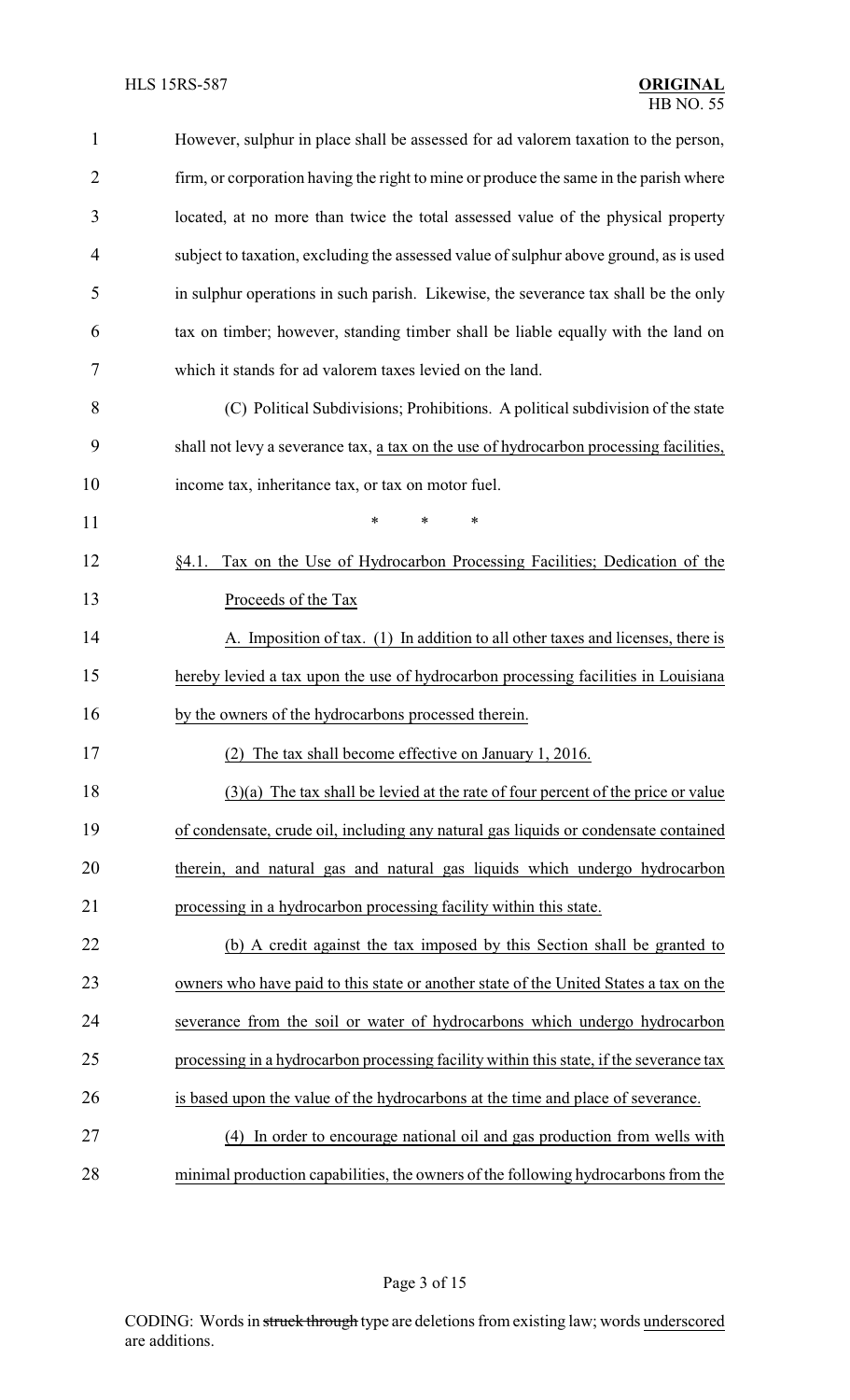| 1              | following types of wells shall be exempt from the payment of the tax when using         |  |
|----------------|-----------------------------------------------------------------------------------------|--|
| $\overline{2}$ | facilities in the state to process them:                                                |  |
| 3              | (a) Oil produced from a well classified as an oil well and determined to be             |  |
| 4              | incapable of producing an average of more than twenty-five barrels of oil per           |  |
| 5              | producing day during an entire month of operation, and which also produces at least     |  |
| 6              | fifty percent salt water per day; however, the use of hydrocarbon processing facilities |  |
| 7              | to process oil from a multiple well lease or property shall be taxable, unless all such |  |
| 8              | wells are determined to be incapable.                                                   |  |
| 9              | (b) Oil produced from a well classified as an oil well, and determined to be            |  |
| 10             | a "stripper well", which is an oil well incapable of producing an average of more       |  |
| 11             | than ten barrels of oil per producing day during an entire operating month.             |  |
| 12             | Gas produced from an oil well which has been determined to have a<br>(c)                |  |
| 13             | wellhead pressure of fifty pounds per square inch gauge or less under operating         |  |
| 14             | conditions or, in the case of gas rising in a vaporous state through the annular space  |  |
| 15             | between the casing and tubing of such oil well and released through lines connected     |  |
| 16             | with the casinghead gas which has been determined to have a casinghead pressure         |  |
| 17             | of fifty pounds per square inch gauge or less under operating conditions for the entire |  |
| 18             | For purposes of applying this exemption, an oil well being<br>operating month.          |  |
| 19             | produced by the method commonly known as gas lift shall be presumed to have a           |  |
| 20             | well head pressure of fifty pounds per square inch or less under operating conditions   |  |
| 21             | in the absence of a determination to the contrary.                                      |  |
| 22             | (d) Gas produced from a gas well which has been determined to be incapable              |  |
| 23             | of producing an average of two hundred fifty thousand cubic feet of gas per day         |  |
| 24             | during an entire operating month.                                                       |  |
| 25             | B. Payment. The tax shall be paid in the manner provided for in this Section            |  |
| 26             | by the owner or proportionately by the owners of the hydrocarbons at the time           |  |
| 27             | hydrocarbon processing facilities located in this state are first used to process them, |  |
| 28             | and the rate of usage shall be measured at the first point of processing.               |  |
| 29             | C. Duplication. There shall be no duplication of the tax, in that:                      |  |

Page 4 of 15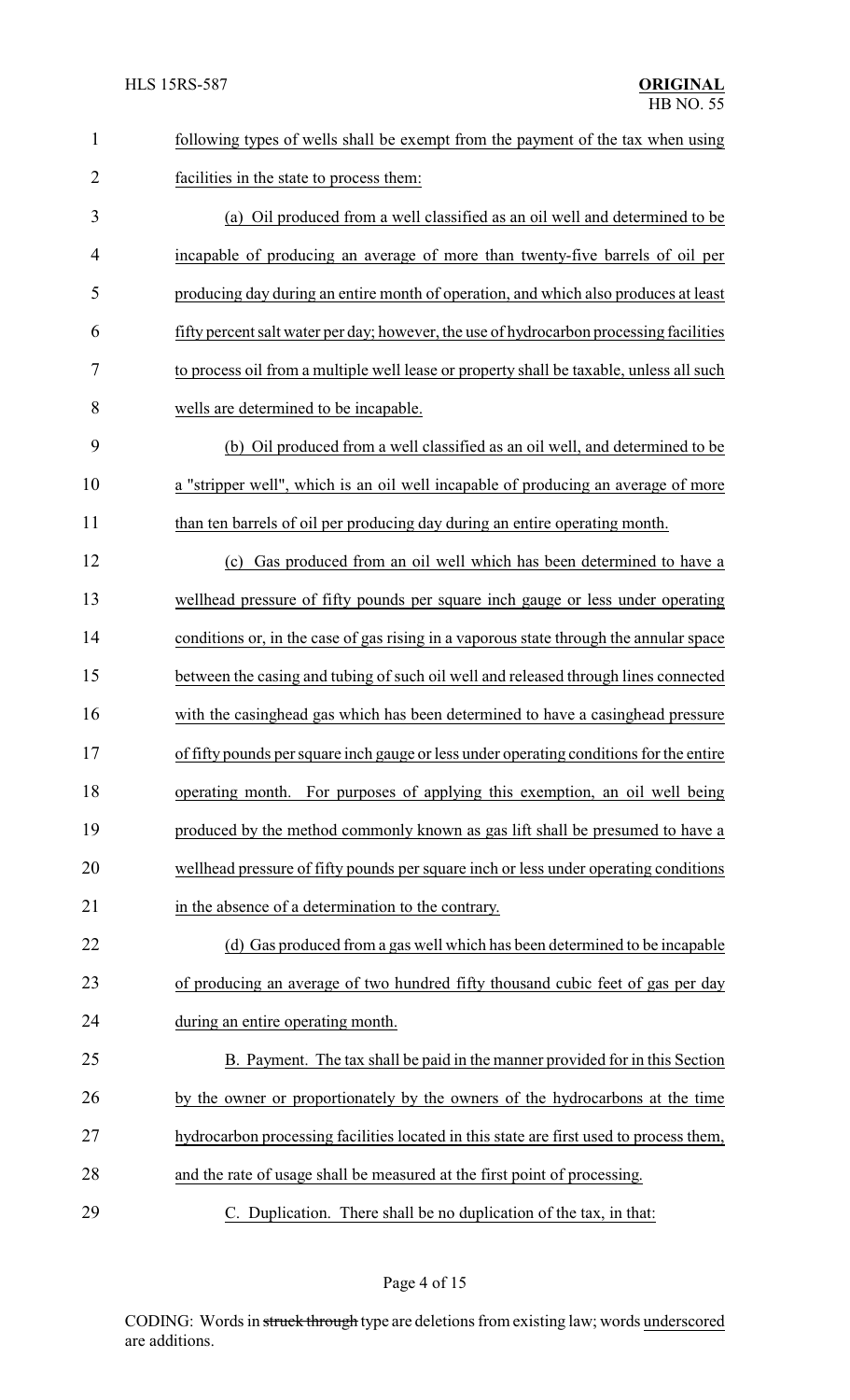| $\mathbf{1}$   | (1) Once any owner has paid all or his proportionate share of the tax due on              |
|----------------|-------------------------------------------------------------------------------------------|
| $\overline{2}$ | the use of any hydrocarbon processing facility to process hydrocarbons owned by           |
| 3              | him, no further tax shall be due from him or from any subsequent owner of his             |
| 4              | interest for the use of facilities to process the same hydrocarbons or derivatives of     |
| 5              | those hydrocarbons.                                                                       |
| 6              | (2) In addition, a credit against the tax imposed by this Section shall be                |
| 7              | granted to owners who have paid a similar tax to another state for using hydrocarbon      |
| 8              | processing facilities to process hydrocarbons subsequently imported into Louisiana.       |
| 9              | Such credit shall be granted only in the case where the state to which a similar tax      |
| 10             | has been paid grants a similar credit. In no event shall the credit be greater than the   |
| 11             | tax imposed by Louisiana upon use of facilities to process the same amount of             |
| 12             | hydrocarbons.                                                                             |
| 13             | D. Administration and Collection. (1) The taxes levied hereunder shall be                 |
| 14             | due and payable monthly. Every owner of hydrocarbons using hydrocarbon facilities         |
| 15             | within this state shall pay the tax due on or before the fifteenth day of the second      |
| 16             | month following the month in which the tax accrues, and shall provide such                |
| 17             | information as may be required by law or regulation.                                      |
| 18             | The tax due from owners of hydrocarbons shall be collected and<br>(2)(a)                  |
| 19             | remitted by the owner or operator of the facility in which the hydrocarbons are           |
| 20             | processed. In addition, every person purchasing hydrocarbons upon which the tax           |
| 21             | levied by this Section has not been paid shall deduct from any amount due any owner       |
| 22             | the amount of the tax levied by this Section before making such payments.                 |
| 23             | Any owner or operator of a hydrocarbon processing facility who<br>(b)                     |
| 24             | neglects, fails, or refuses to collect and remit the tax levied by this Section, and any  |
| 25             | person purchasing hydrocarbons who fails to deduct and withhold the amount of             |
| 26             | taxes due as required by this Section, shall be liable for the full amount of such taxes, |
| 27             | interest, and penalties that should have been collected and remitted, or deducted and     |
| 28             | withheld.                                                                                 |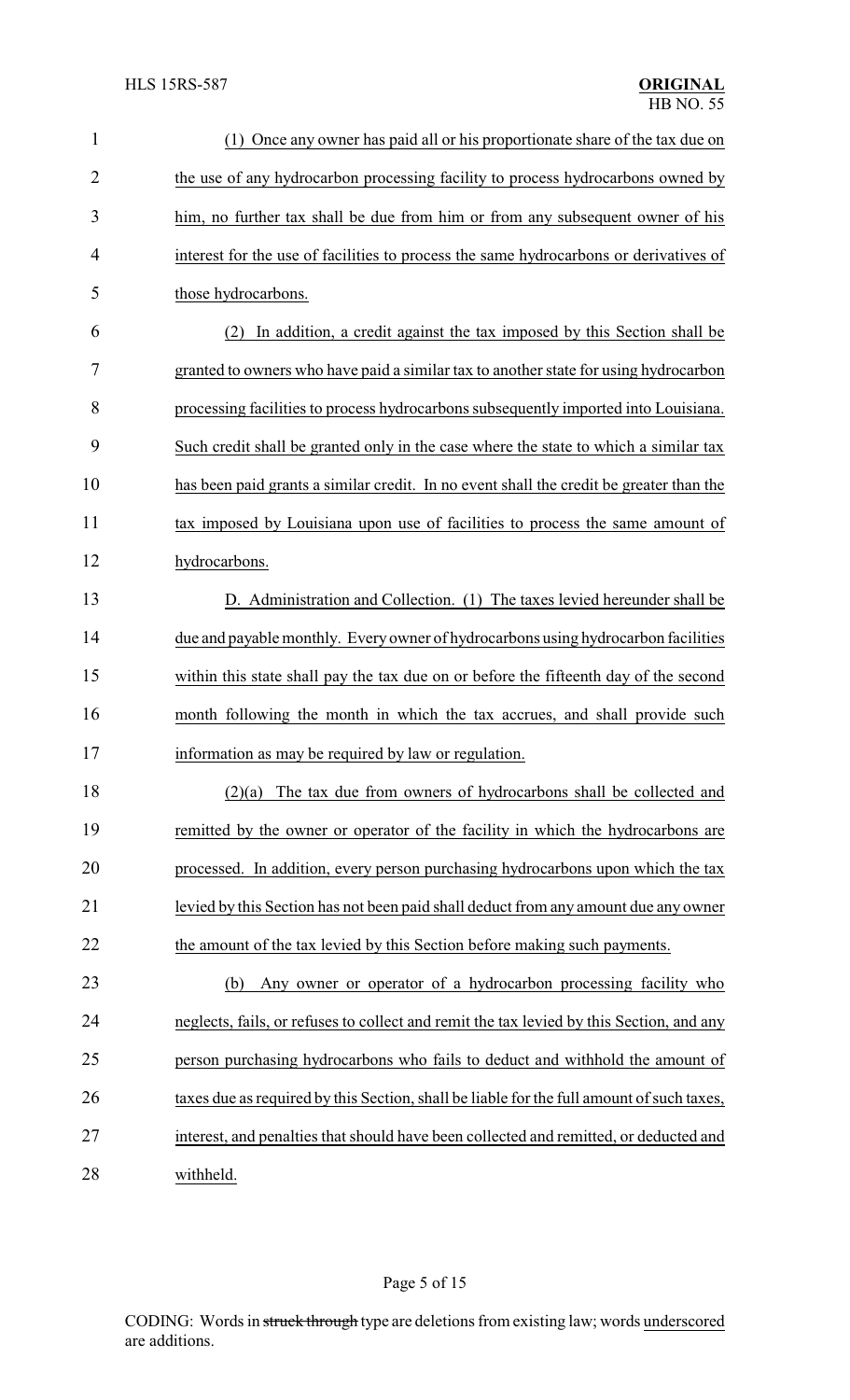| $\mathbf{1}$   | (3)<br>The taxes due shall operate as a first lien and privilege on the                |
|----------------|----------------------------------------------------------------------------------------|
| $\overline{2}$ | hydrocarbons of the owner from whom the tax is due, which lien and privilege shall     |
| 3              | follow such hydrocarbons into the hands of third persons whether in good or bad        |
| 4              | faith, and whether the hydrocarbons are found in a manufactured or unmanufactured      |
| 5              | state.                                                                                 |
| 6              | The Department of Revenue, or its successor, shall administer, enforce,<br>(4)         |
| 7              | and collect the tax in the same manner and according to the same procedures            |
| 8              | provided by law and regulations to the department for the administration,              |
| 9              | enforcement, and collection of other taxes, including but not limited to laws          |
| 10             | concerning the imposition of interest and penalties. In addition, the legislature may, |
| 11             | if approved by two-thirds of the elected members of each house of the legislature,     |
| 12             | specifically provide by law for the administration, enforcement, and collection of the |
| 13             | tax, including but not limited to the time of payment of the tax and changes in the    |
| 14             | administration, enforcement, and collection procedures provided for in this            |
| 15             | Except as provided for in this Section, there shall be no other<br>Paragraph.          |
| 16             | exemptions, deductions, credits, or refunds allowed against the tax.                   |
| 17             | E. Definitions. The following terms shall have the meaning ascribed to them            |
| 18             | in this Paragraph unless the context clearly indicates otherwise:                      |
| 19             | (1) "Barrel" means a volumetric unit of measure for crude oil and petroleum            |
| 20             | products equivalent to forty-two U.S. gallons.                                         |
| 21             | "Crude oil" means any liquid hydrocarbon naturally occurring at<br>(2)                 |
| 22             | atmospheric temperature and pressure, and any natural gas liquids or condensate        |
| 23             | contained therein.                                                                     |
| 24             | (3) "Cubic feet of natural gas" means natural gas measured at a base pressure          |
| 25             | of 15.025 pounds per square inch absolute and at a base temperature of sixty degrees   |
| 26             | Fahrenheit; provided, that whenever the conditions of pressure and temperature         |
| 27             | differ from the above bases, conversion of the volume from these conditions to the     |
| 28             | above bases shall be made in accordance with the Ideal Gas Laws with correction for    |
| 29             | deviation from Boyle's Law, which correction must be made unless the pressure at       |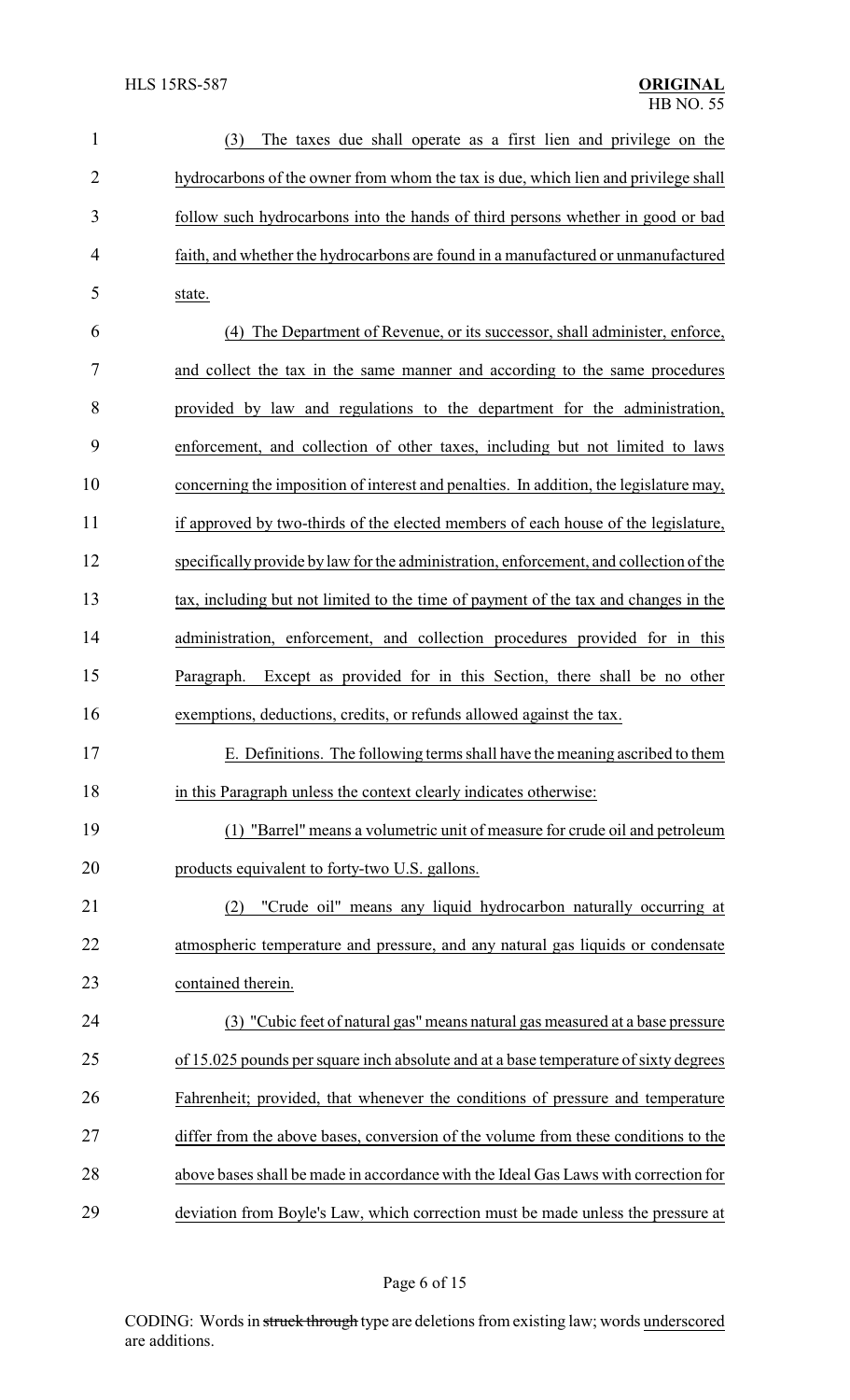| $\mathbf{1}$   | the point of measurement is two hundred pounds per square inch gauge, or less, all    |  |  |
|----------------|---------------------------------------------------------------------------------------|--|--|
| $\overline{2}$ | in accordance with methods and tables generally recognized by and commonly used       |  |  |
| 3              | in the natural gas industry. For all purposes of computing standard cubic feet of     |  |  |
| 4              | natural gas under this Subparagraph the barometric pressure shall be presumed to be   |  |  |
| 5              | 14.7 pounds per square inch absolute at the place of measurement.                     |  |  |
| 6              | $(4)(a)$ "Hydrocarbon" means a chemical compound containing atoms of both             |  |  |
| 7              | carbon and hydrogen, including but not limited to crude oil, condensate, natural gas, |  |  |
| 8              | and natural gas liquids.                                                              |  |  |
| 9              | (b) "Hydrocarbon" shall not mean petrochemicals, coal, lignite, materials             |  |  |
| 10             | derived from agriculture or forestry products, or nitrogenous fertilizers.            |  |  |
| 11             | (5)(a) "Hydrocarbon processing" means any process, procedure, or operation            |  |  |
| 12             | by which a hydrocarbon or mixture of hydrocarbons undergoes any one or more of        |  |  |
| 13             | the following:                                                                        |  |  |
| 14             | (i) Absorption.                                                                       |  |  |
| 15             | (ii) Adsorption.                                                                      |  |  |
| 16             | (iii) Catalytic Reaction.                                                             |  |  |
| 17             | Chemical reaction or treatment.<br>(1V)                                               |  |  |
| 18             | (v) Compression.                                                                      |  |  |
| 19             | (vi) Cooling.                                                                         |  |  |
| 20             | (vii) Dehydration.                                                                    |  |  |
| 21             | (viii) Depressurization.                                                              |  |  |
| 22             | (ix) Desulfurization.                                                                 |  |  |
| 23             | (x) Emulsion treating.                                                                |  |  |
| 24             | (xi) Evaporation.                                                                     |  |  |
| 25             | (xii) Expansion.                                                                      |  |  |
| 26             | (xiii) Extraction.                                                                    |  |  |
| 27             | (xiv) Filtration.                                                                     |  |  |
| 28             | (xv) Fractionation.                                                                   |  |  |
| 29             | (xvi) Heating or heat exchange.                                                       |  |  |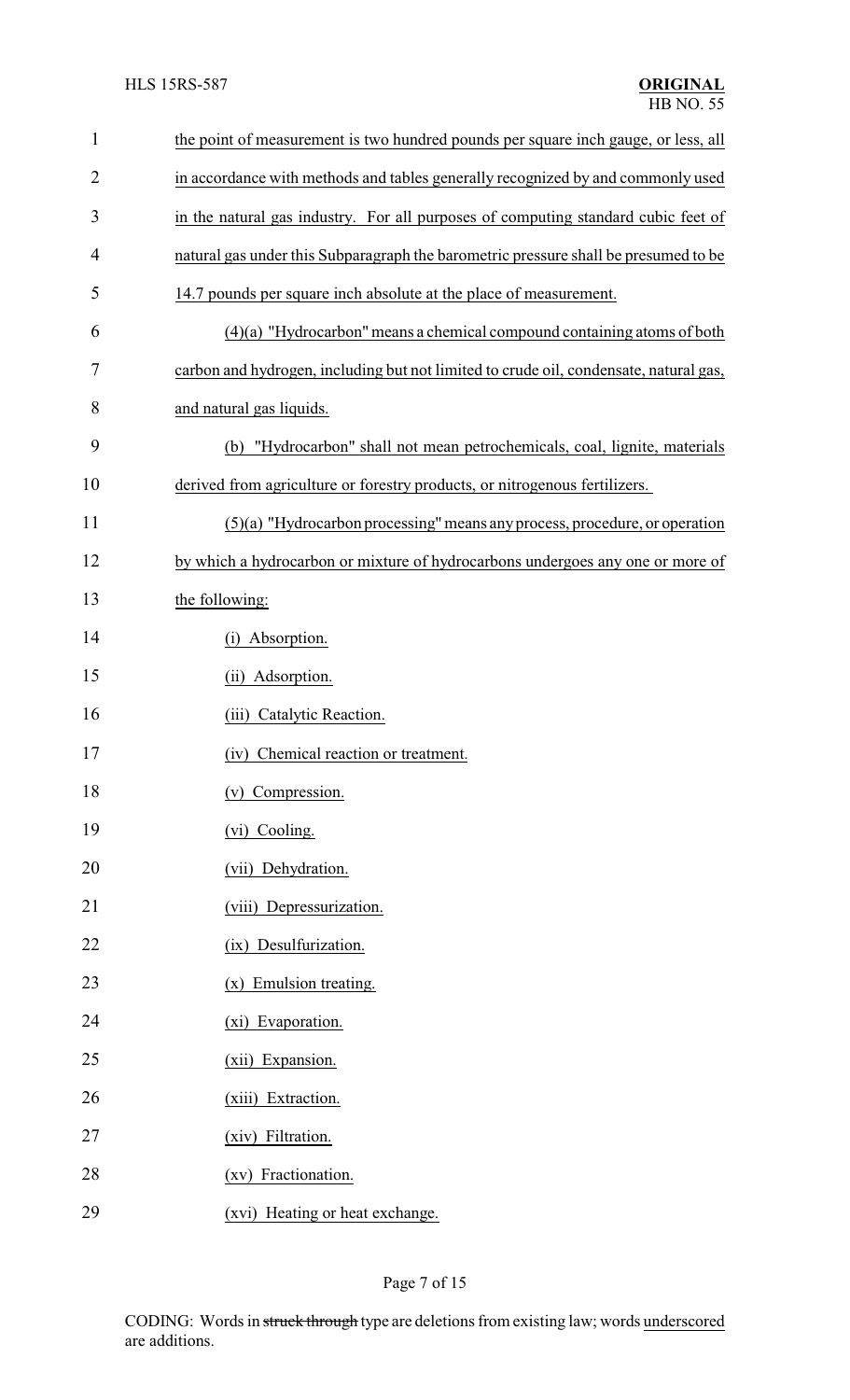| $\mathbf{1}$   | (xvii) Isomerization.                                                                 |
|----------------|---------------------------------------------------------------------------------------|
| $\overline{2}$ | (xviii) Liquefaction.                                                                 |
| 3              | (xix) Nitrogen rejection.                                                             |
| 4              | (xx) Phase separation.                                                                |
| 5              | (xxi) Pressure, velocity, or flow measurement.                                        |
| 6              | (xxii) Pressurization.                                                                |
| 7              | (xxiii) Pumping.                                                                      |
| 8              | (xxiv) Purification.                                                                  |
| 9              | (xxv) Refrigeration.                                                                  |
| 10             | (xxvi) Regasification.                                                                |
| 11             | (xxvii) Sweetening.                                                                   |
| 12             | (xxviii) Thermal reaction or treatment.                                               |
| 13             | (xxix) Throttling.                                                                    |
| 14             | (xxx) Refining.                                                                       |
| 15             | (xxxi) Any use of a hydrocarbon in a manufacturing process in the                     |
| 16             | state.                                                                                |
| 17             | "Hydrocarbon processing" shall not include the direct venting or flaring<br>(b)       |
| 18             | into the atmosphere of gas produced from oil or gas wells.                            |
| 19             | "Hydrocarbon processing facility" means any plant, building,<br>(6)                   |
| 20             | construction, structure, or equipment located in Louisiana and used to perform all or |
| 21             | a part of the processes, procedures, or operations provided for in Subparagraph       |
| 22             | (E)(5); however, such terms shall not include motor vehicles, railway cars, ships,    |
| 23             | barges, or vessels.                                                                   |
| 24             | "Natural gas" means naturally occurring mixtures of hydrocarbon gases                 |
| 25             | and vapors, including but not limited to methane and ethane, that exist in either a   |
| 26             | gaseous state or in a solution with crude oil.                                        |
| 27             | (8) "Owner" means the person or persons having title to hydrocarbons at the           |
| 28             | time they are processed in hydrocarbon processing facilities in Louisiana.            |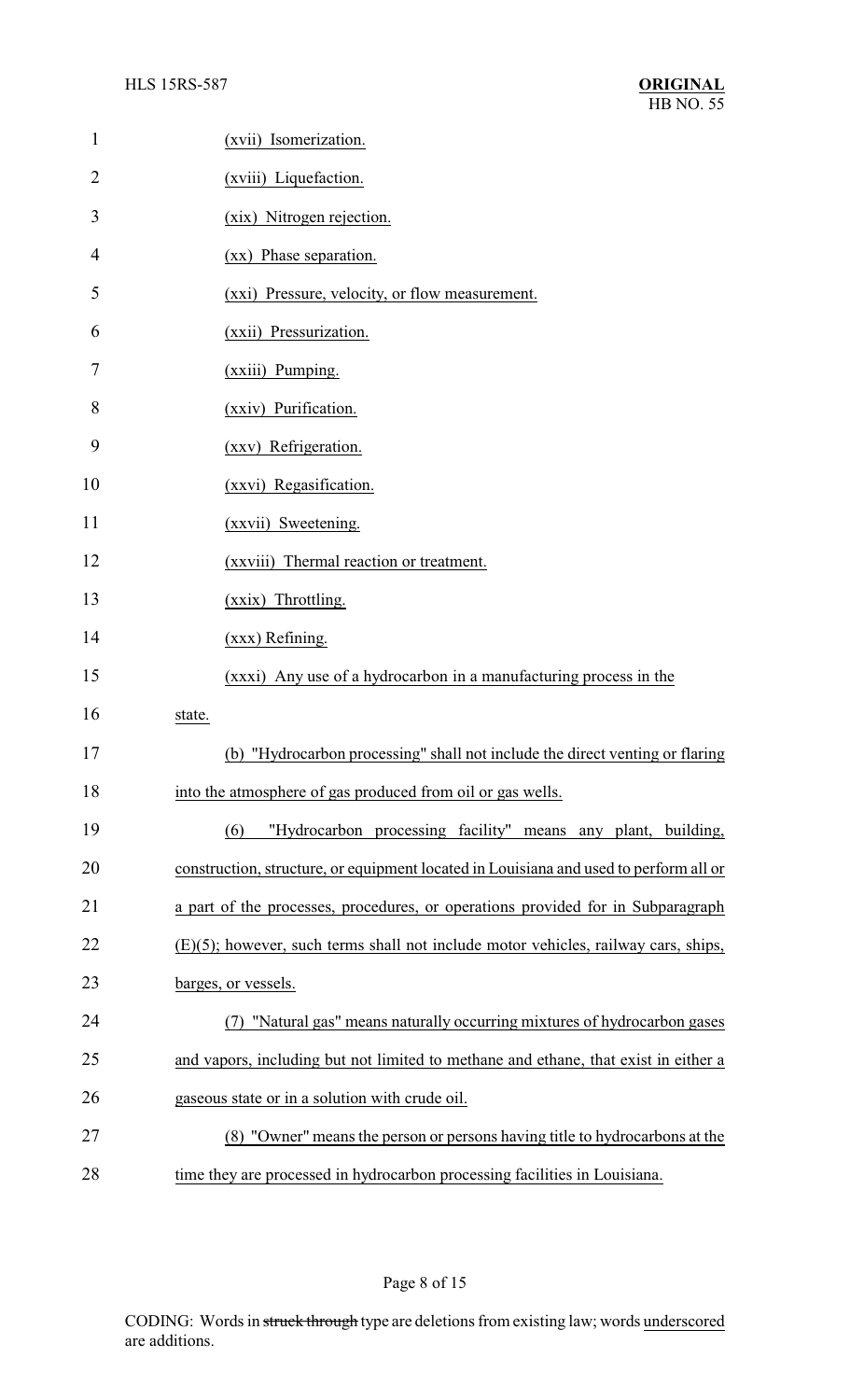| $\mathbf{1}$   | (9) "Person" or "taxpayer" means an individual, firm, association of persons,            |  |
|----------------|------------------------------------------------------------------------------------------|--|
| $\overline{2}$ | partnership, corporation, or other entity.                                               |  |
| 3              | (10) "Petrochemicals" means products other than refined petroleum products               |  |
| 4              | and which are typically single chemical compounds produced from a chemical               |  |
| 5              | process in which petroleum is used. Such products are used as materials in the           |  |
| 6              | manufacture of other finished products. "Petrochemicals" shall include but not be        |  |
| 7              | limited to the following: acetylene, ethylene, propylene, butylene, butadiene,           |  |
| 8              | benzene, toluene, xylene, methanol, or any other mixture or derivative of such           |  |
| 9              | petrochemicals.                                                                          |  |
| 10             | (11) "State" means a state of the United States.                                         |  |
| 11             | (12) "Use of hydrocarbon processing facilities" or "use of facilities" means             |  |
| 12             | processing, or causing to be processed, hydrocarbons in a hydrocarbon processing         |  |
| 13             | facility in Louisiana.                                                                   |  |
| 14             | F. Dedication. (1) All funds received related to the levy of the tax provided            |  |
| 15             | for in this Section shall be deposited immediately upon receipt into the state treasury  |  |
| 16             | and shall be credited to a special fund hereby created in the state treasury to be       |  |
| 17             | known as the Hydrocarbon Facilities Tax Fund. Notwithstanding any other                  |  |
| 18             | provision of this constitution, such money shall be deposited as provided for in this    |  |
| 19             | Section and the money in the Hydrocarbon Facilities Tax Fund shall be used solely        |  |
| 20             | as provided in Subparagraph $(F)(2)$ . All unexpended and unencumbered money in          |  |
| 21             | the fund at the end of the year shall remain in the fund to be invested by the treasurer |  |
| 22             | in any manner which may be provided by law, and the income earned on such                |  |
| 23             | investments shall be credited to the fund.                                               |  |
| 24             | The money in the fund shall be used each fiscal year solely as provided                  |  |
| 25             | for in this Paragraph; however, the amounts provided for in this Paragraph shall be      |  |
| 26             | proportionally increased or decreased each fiscal year to reflect tax collections above  |  |
| 27             | or below the total amount of appropriations provided for by this Paragraph.              |  |
| 28             | Three hundred seventy million dollars shall be appropriated by the<br>(a)                |  |
| 29             | legislature to the Board of Regents for distribution to public institutions of post      |  |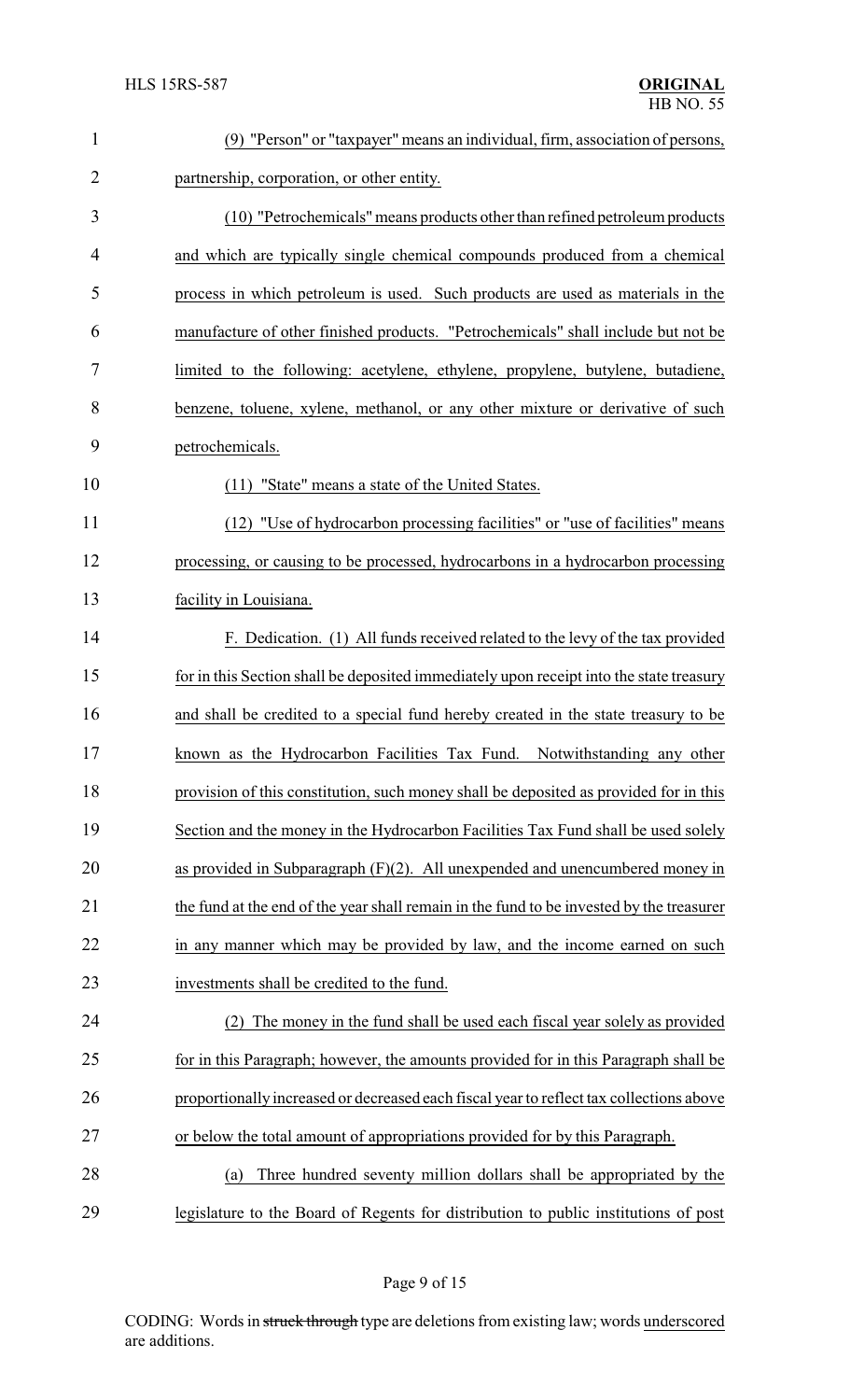| $\mathbf{1}$   | secondary education according to the formula for equitable distribution of funds to     |  |  |
|----------------|-----------------------------------------------------------------------------------------|--|--|
| $\overline{2}$ | such institutions provided for in Article VIII, Section $5(D)(4)$ of this constitution. |  |  |
| 3              | The money appropriated by the legislature shall not displace, replace, or supplant      |  |  |
| 4              | appropriations from the general fund or other funds for such purposes made prior to     |  |  |
| 5              | the appropriations required by this Subsubparagraph.                                    |  |  |
| 6              | Two hundred fifty million dollars shall be appropriated by the<br>(b)(i)                |  |  |
| 7              | legislature for the maintenance of and in an effort to improve health outcomes in the   |  |  |
| 8              | following health care areas:                                                            |  |  |
| 9              | (aa) Adult disability and aging services.                                               |  |  |
| 10             | (bb) Developmental disabilities services.                                               |  |  |
| 11             | (cc) Primary and preventive health care services;                                       |  |  |
| 12             | (dd) Public health services.                                                            |  |  |
| 13             | (ee) Substance abuse and mental health services.                                        |  |  |
| 14             | (ff) Health care services provided via the Medicaid program operated by the             |  |  |
| 15             | Department of Health and Hospitals.                                                     |  |  |
| 16             | (gg) Health care services provided at the current and former state hospitals            |  |  |
| 17             | operated by the Louisiana State University Health Care Services Division.               |  |  |
| 18             | The money appropriated shall not displace, replace, or supplant<br>(ii)                 |  |  |
| 19             | appropriations from the state general fund for such heath care services below the       |  |  |
| 20             | amounts appropriated to provide such services in the 2015-2016 Fiscal Year.             |  |  |
| 21             | (c) Eighty million dollars shall be appropriated by the legislature each fiscal         |  |  |
| 22             | year to the state Department of Education for distribution to each school district in   |  |  |
| 23             | the state in an amount sufficient to fund a board-approved early childhood or           |  |  |
| 24             | prekindergarten program in all public elementary schools to educate children who        |  |  |
| 25             | are younger than the minimum age provided by law for entrance to first grade. The       |  |  |
| 26             | money appropriated by the legislature shall not displace, replace, or supplant          |  |  |
| 27             | appropriations from the general fund or other funds for early childhood or              |  |  |
| 28             | prekindergarten programs in public elementary schools made prior to the                 |  |  |
| 29             | appropriations required by this Subsubparagraph.                                        |  |  |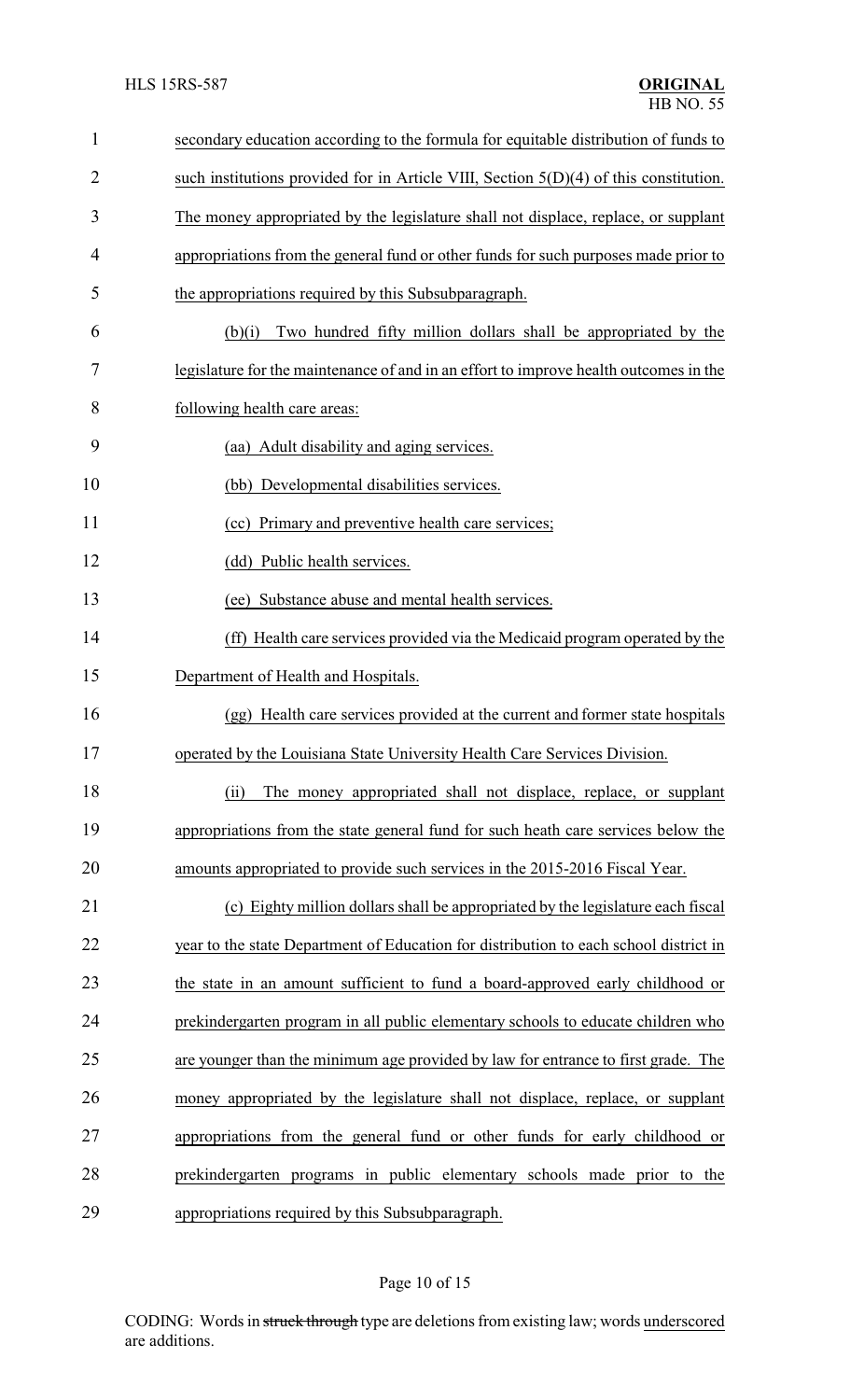| $\mathbf{1}$   | Two hundred fifty million dollars shall be appropriated by the<br>(d)(i)                        |
|----------------|-------------------------------------------------------------------------------------------------|
| $\overline{2}$ | legislature to the Louisiana State Employees' Retirement System and the Teachers'               |
| 3              | Retirement System of Louisiana for the amortization of the retirement systems'                  |
| 4              | unfunded accrued liability as required by Article X, Section $29(E)(2)(c)$ of this              |
| 5              | constitution until the Public Retirement Systems' Actuarial Committee provides                  |
| 6              | written certification to the Treasurer that such unfunded accrued liability is                  |
| 7              | eliminated. This payment shall be in addition to any payments required by Article               |
| 8              | X, Section 29 $(E)(2)(c)$ and Article VII, Section 10(D)(2)(b). The allocation between          |
| 9              | the two systems shall be in proportion to the balance of the unfunded accrued                   |
| 10             | liability of each system. The payments to the public retirement systems shall not be            |
| 11             | used to reduce the actuarially-required employer contributions to the systems, shall            |
| 12             | not be included in system assets for purposes of determinations with respect to                 |
| 13             | cost-of-living increases, nor shall the payments be used, directly or indirectly, to            |
| 14             | fund cost-of-living increases for retirees of the systems.                                      |
| 15             | Beginning in the fiscal year after the Treasurer receives written<br>(ii)                       |
| 16             | certification from the Public Retirement Systems' Actuarial Committee that such                 |
| 17             | unfunded accrued liability is eliminated, the Treasurer shall deposit two hundred               |
| 18             | fifty million dollars each fiscal year in the general fund for the purpose of replacing         |
| 19             | the revenue from the individual income tax and enabling the reduction of the burden             |
| 20             | of such tax as provided for in Section $4(A)$ of this Article.                                  |
| 21             | (e) One hundred fifty million dollars shall be deposited in the Transportation                  |
| 22             | Trust Fund provided for in Article VII, Section 27 of this constitution to be used as           |
| 23             | in the manner authorized by that provision.                                                     |
| 24             | Section 2. Be it resolved by the Legislature of Louisiana, two-thirds of the members            |
| 25             | elected to each house concurring, that there shall be submitted to the electors of the state of |
| 26             | Louisiana, for their approval or rejection in the manner provided by law, a proposal to repeal  |
| 27             | Article IX, Section 9 of the Constitution of Louisiana.                                         |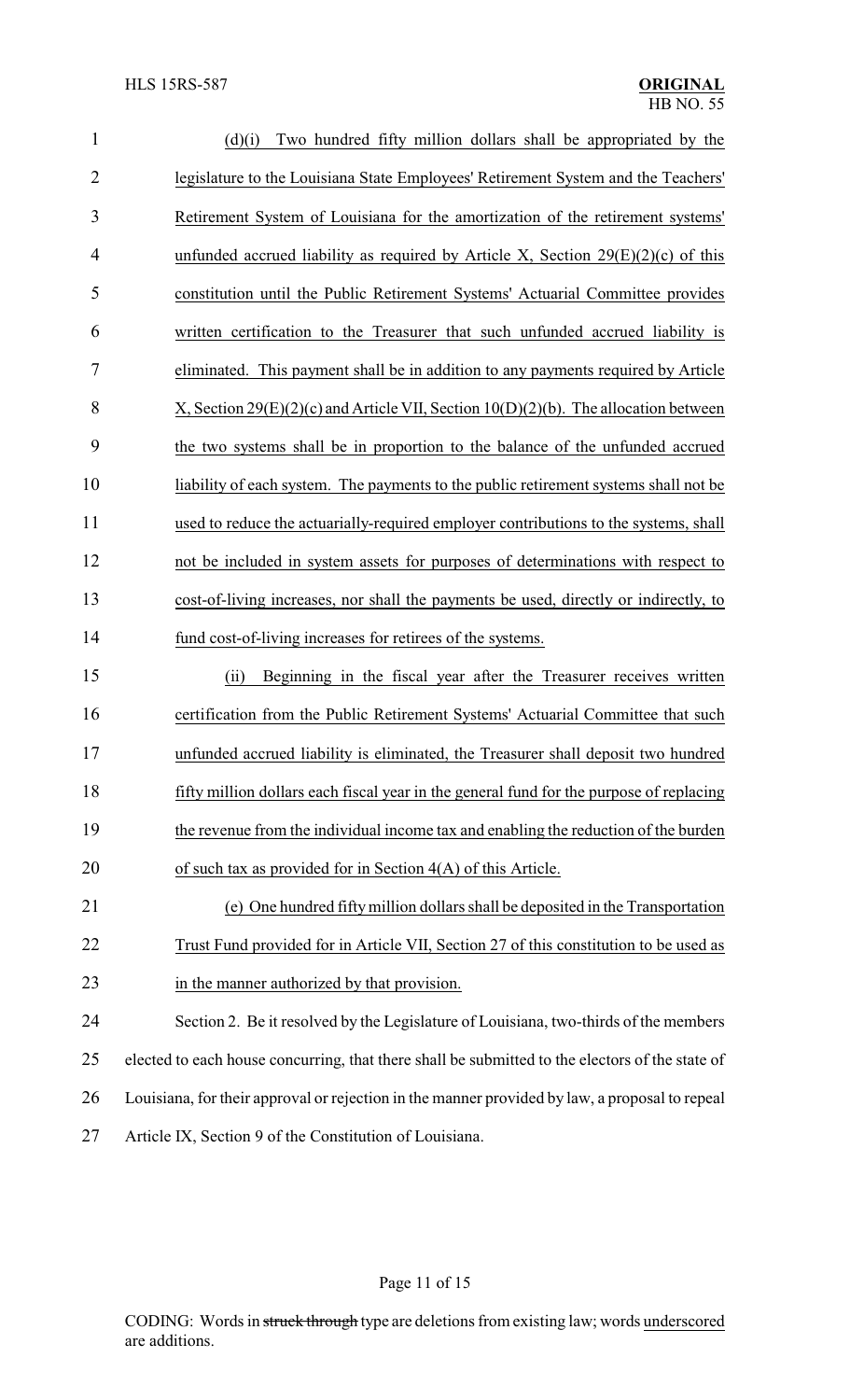Section 3. Be it further resolved that this proposed amendment shall be submitted 2 to the electors of the state of Louisiana at the statewide election to be held on October 24, 3 2015. Section 4. Be it further resolved that on the official ballot to be used at the election, there shall be printed a proposition, upon which the electors of the state shall be permitted to vote YES or NO, to amend the Constitution of Louisiana, which proposition shall read as 7 follows: Do you support an amendment to levy a tax on the use of hydrocarbon processing facilities in Louisiana by the owners of the hydrocarbons 10 processed therein at the rate of 4% of the price or value of the hydrocarbons, to dedicate the proceeds of the tax to public institutions of post secondary education, to the maintenance and improvement of health care, to the funding of an early childhood or prekindergarten program, to the reduction of the state retirement systems' unfunded accrued liability, to the Transportation Trust Fund, and, after the state retirement systems' unfunded accrued liability is eliminated, to reduce the state individual income tax rates, and to repeal 17 the First Use Tax Trust Fund and create the Hydrocarbon Facilities Tax Fund? (Amends Article VII, Section 4(A), (B), and (C); Adds Article VII, Section 4.1; Repeals Article IX, Section 9)

### DIGEST

The digest printed below was prepared by House Legislative Services. It constitutes no part of the legislative instrument. The keyword, one-liner, abstract, and digest do not constitute part of the law or proof or indicia of legislative intent. [R.S. 1:13(B) and 24:177(E)]

| HB 55 Original | 2015 Regular Session | Ritchie |
|----------------|----------------------|---------|
|                |                      |         |

**Abstract:** Authorizes the levy of a tax beginning Jan. 1, 2016, on the use of hydrocarbon processing facilities in this state and dedicates the proceeds of such tax.

Present constitution prohibits the levy of a tax other than severance tax on "oil, gas, or sulphur leases or rights." Proposed constitutional amendment changes present constitution by authorizing the levy of a tax on the use of hydrocarbon processing facilities.

Proposed constitutional amendment provides that the tax on the use of hydrocarbon processing facilities shall begin to be collected on Jan. 1, 2016. Further defines "hydrocarbon" as a chemical compound containing atoms of both carbon and hydrogen, including but not limited to crude oil, condensate, natural gas, natural gas liquids, and any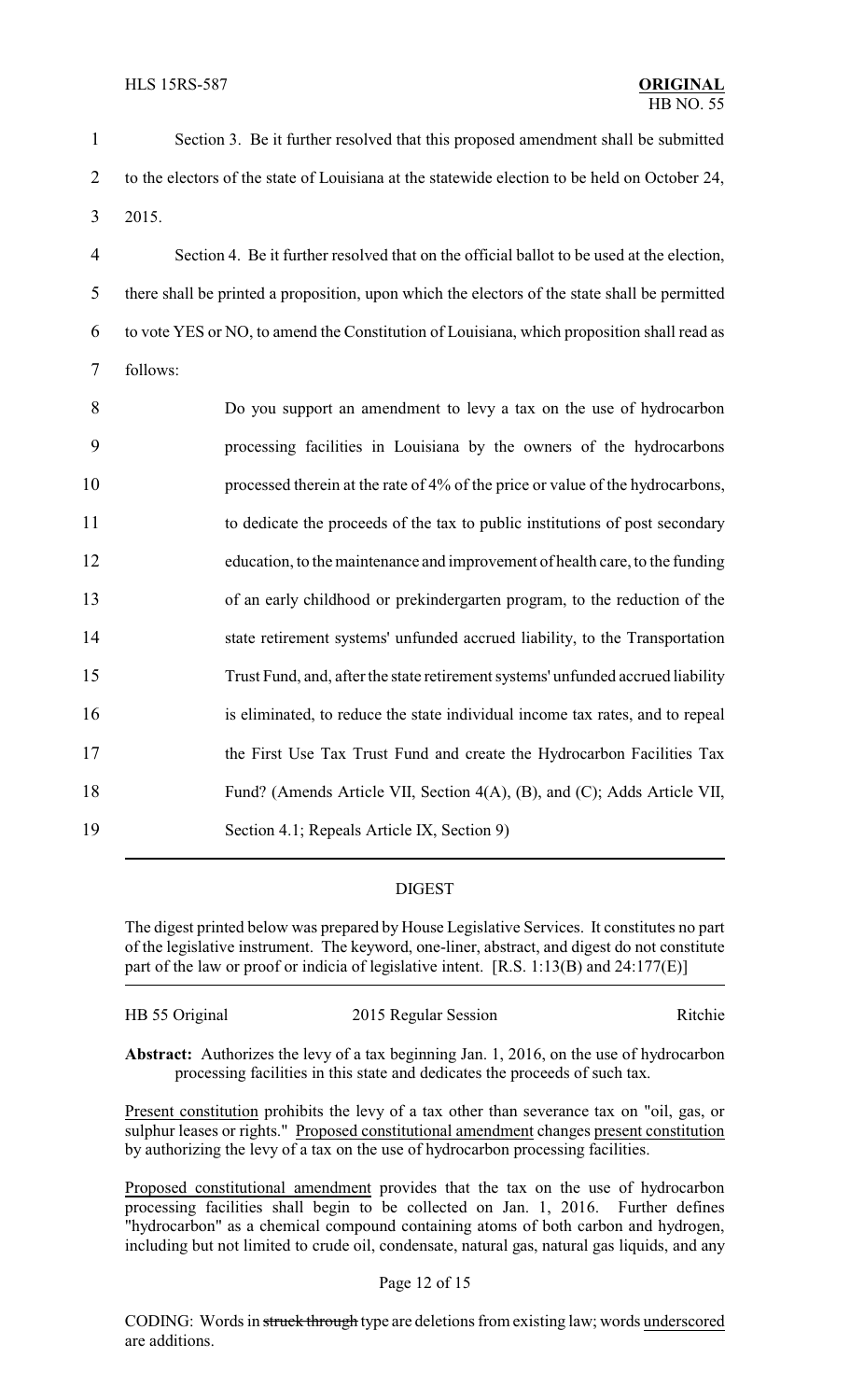refined petroleum products. The term "hydrocarbon processing facility" is defined as any plant, building, structure, or equipment located in La. used to perform all or a part of a very broadly defined list of processes, procedures, or operations which encompass every aspect of the production, treatment, transportation, refining, and processing of hydrocarbons.

Proposed constitutional amendment exempts motor vehicles, railwaycars, ships, barges, and vessels from the definition of "facilities". In addition, the direct venting or flaring into the atmosphere of gas produced from oil or gas wells is specifically excluded from the definition of "hydrocarbon processing".

Proposed constitutional amendment levies the tax at a rate of 4% of the price or value of condensate, crude oil, including natural gas liquids or condensate, and natural gas and natural gas liquids which undergo hydrocarbon processing in a hydrocarbon processing facility within the state.

A credit against the tax is granted to owners who have paid to this state or any other state a tax on the severance of hydrocarbons, if the severance tax is based upon the value of the hydrocarbons at the time and place of severance.

Proposed constitutional amendment exempts oil and gas from stripper and incapable-type wells whether in or outside of the state.

Proposed constitutional amendment provides for the tax to be paid by the owner or proportionately by the owners of the hydrocarbons at the time facilities located in this state are first used to process them, and the rate of usage is measured at that point.

Duplication of the tax is prohibited, in that:

- (1) Once any owner has paid all or his proportionate share of the tax due on hydrocarbons owned by him, no further tax is due from him or from any subsequent owner of his interest for the subsequent use of facilities to process the same hydrocarbons or derivatives of those hydrocarbons.
- (2) A credit against the tax is granted to owners who have paid a similar tax to another state of the U. S. for using hydrocarbon processing facilities to process hydrocarbons subsequently imported into this state. The credit is granted only if the state grants a similar credit.

Proposed constitutional amendment requires owners or operators of processing facilities to collect the tax. Purchasers of hydrocarbons upon which the tax has not been paid are required to deduct the amount of the tax before making payments to the owner. If they are not collected or withheld, the purchasers are liable for the tax.

The taxes operate as a first lien and privilege on the hydrocarbons, and the lien follows the hydrocarbons into the hands of third persons whether in good or bad faith, and whether the hydrocarbons are found in a manufactured or unmanufactured state.

The Dept. of Revenue administers the tax in the same manner and according to the same procedures provided by law and regulations for the administration of other taxes, including laws concerning the imposition of interest and penalties. Authorizes the legislature to approve, by a vote of two-thirds of the elected members of each house of the legislature, to provide by law for the administration, enforcement, and collection of the tax, including laws providing for time of payment of the tax, and changes in the administration, enforcement, and collection procedures set forth above. No other exemptions, deductions, credits, or refunds are allowed against the tax.

Proposed constitutional amendment prohibits political subdivisions from levying a tax on or related to hydrocarbon processing or the use of hydrocarbon processing facilities.

### Page 13 of 15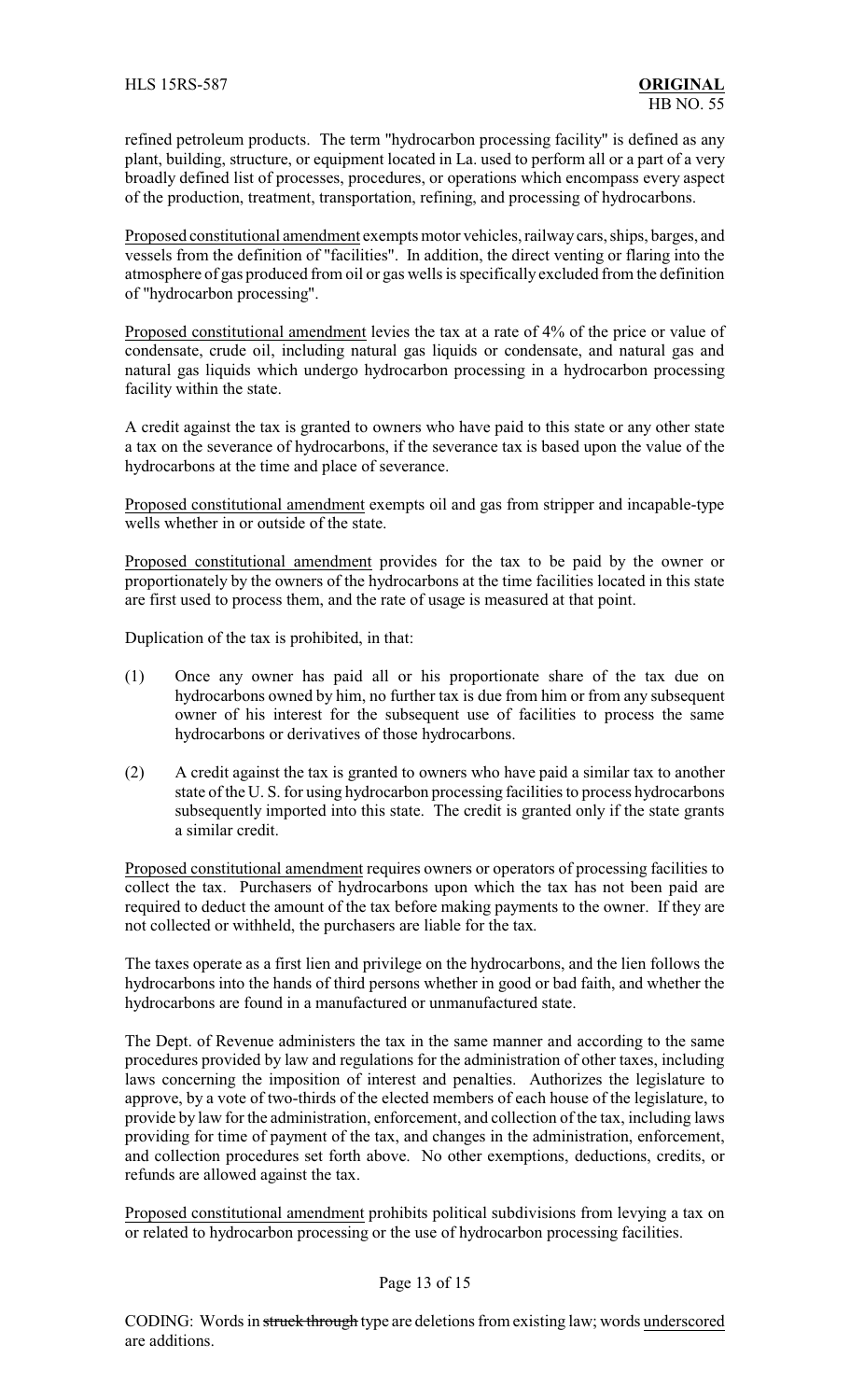Proposed constitutional amendment repeals the First Use Tax Trust Fund provisions and establishes the Hydrocarbon Facilities Tax Fund and requires the money in the fund to be used each fiscal year solely for the following purposes; however, the amounts required must be proportionally increased or decreased each fiscal year to reflect tax collections above or below the total amount of appropriations required as set forth below.

- (1) \$300 million must be appropriated to the Board of Regents for distribution to public institutions of post secondary education according to the formula for equitable distribution of funds to such institutions provided for in Const. Art. VIII, Sec. 5(D)(4) of the constitution. The money appropriated by the legislature must not displace, replace, or supplant appropriations from the general fund or other funds for such purposes made prior to the appropriations required by this part of the proposed constitutional amendment.
- (2) \$250 million must be appropriated for the maintenance of and in an effort to improve health outcomes in certain enumerated health care areas.

The money appropriated must not displace, replace, or supplant appropriations from the state general fund for such heath care services below the amounts appropriated to provide such services in the 2015-2016 Fiscal Year.

- (3) \$80 million must be appropriated each fiscal year to the Department of Education for distribution to each school district in the state in an amount sufficient to fund a board-approved early childhood or prekindergarten program in all public elementary schools to educate children who are younger than the minimum age provided by law for entrance to first grade. The money appropriated must not displace, replace, or supplant appropriations from the general fund or other funds for early childhood or prekindergarten programs in public elementary schools made prior to the appropriations required by this part of the proposed constitutional amendment.
- (4) \$250 million must be appropriated to the Louisiana State Employees' Retirement System and the Teachers'Retirement System of Louisiana for the amortization of the retirement systems' unfunded accrued liability as required by Const. Art. X, Sec. 29(E)(2)(c) until the Public Retirement Systems' Actuarial Committee provides written certification to the Treasurer that such unfunded accrued liability is eliminated. The payment must be in addition to any payments required by Const. Art. X, Sec. 29 $(E)(2)(c)$  and Art. VII, Sec. 10 $(D)(2)(b)$ . The allocation between the two systems must be in proportion to the balance of the unfunded accrued liability of each system. The payments to the public retirement systems cannot be used to reduce the actuarially-required employer contributions to the systems, cannot be included in system assets for purposes of determinations with respect to cost-of-living increases, nor can they be used, directly or indirectly, to fund cost-of-living increases.
- (5) \$150 million must be deposited in the Transportation Trust Fund to be used in the manner authorized by that provision.

Proposed constitutional amendment requires the Treasurer to deposit \$250 million each fiscal year in the general fund beginning in the fiscal year after receiving written certification from the Public Retirement Systems'Actuarial Committee that the unfunded accrued liability is eliminated. For all tax years beginning on and after January 1st of the fiscal year after the Treasurer receives such written certification, the state individual and joint income tax schedule of rates must be uniformly, permanently reduced to reflect the savings to the state's general fund of both of the following:

(1) The payment required above of \$250 million each fiscal as a replacement for revenue lost because of reduction in the tax rates.